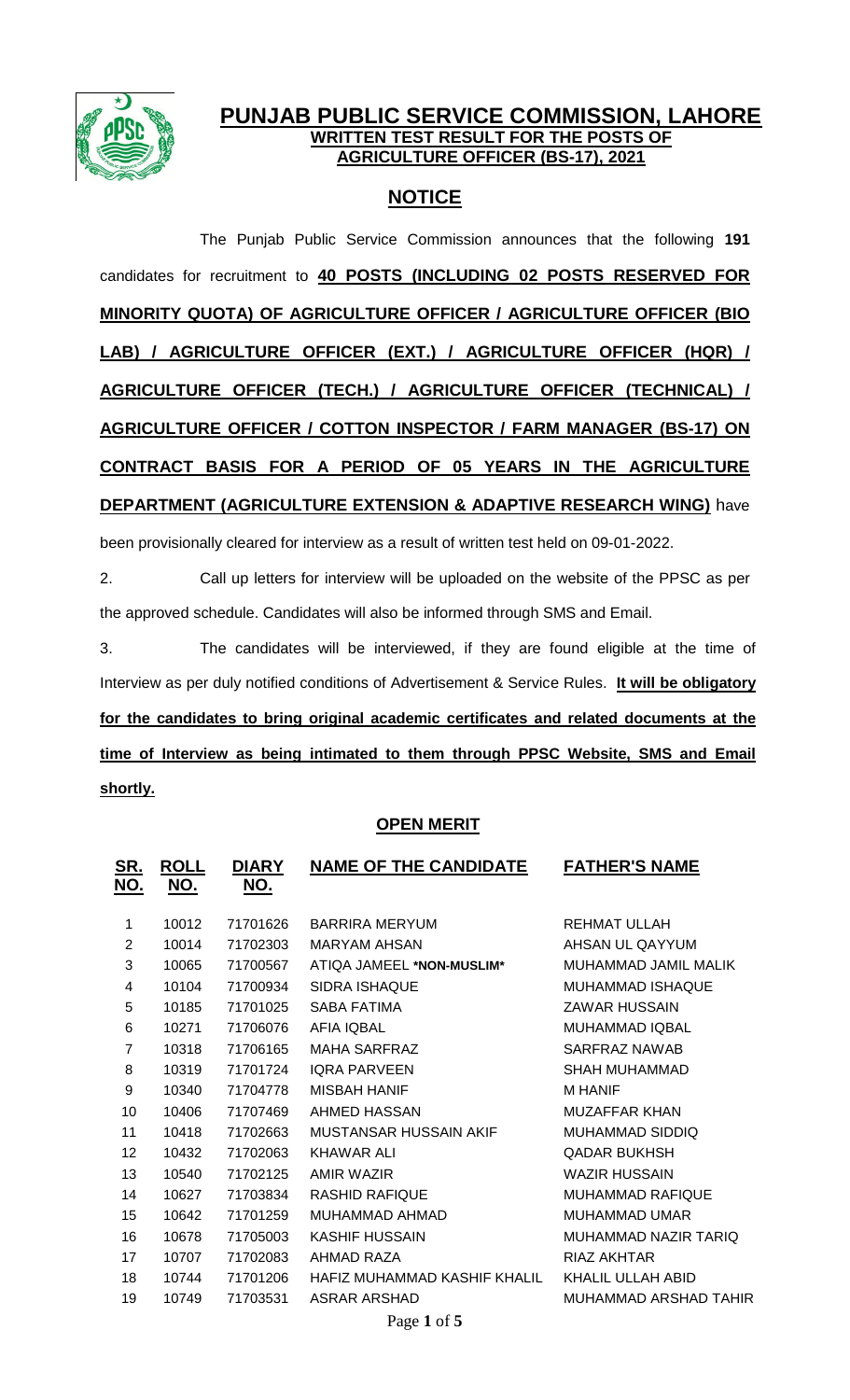| 20 | 10845 | 71704628 | <b>ADEEL AHMAD</b>            |
|----|-------|----------|-------------------------------|
| 21 | 10850 | 71700276 | SAYYAD HAMMAD MAHBOOB         |
| 22 | 10981 | 71702113 | <b>NASAR AMJAD</b>            |
| 23 | 11064 | 71702779 | MUDASSAR NAWAZ                |
| 24 | 11119 | 71705641 | <b>IMRAN RAMZAN</b>           |
| 25 | 11120 | 71700054 | FAHID HAMEED                  |
| 26 | 11152 | 71702685 | <b>MUHAMMAD UMER</b>          |
| 27 | 11158 | 71700006 | MUHAMMAD ARSLAN IBRAHIM       |
| 28 | 11181 | 71702067 | SYED MUHAMMAD AHMAD RAZA SHAH |
| 29 | 11200 | 71706653 | MUHAMMAD SADAQAT              |
| 30 | 11268 | 71700914 | MUHAMMAD TAUFEEQ              |
| 31 | 11310 | 71701268 | <b>MUHAMMAD SOHAIL</b>        |
| 32 | 11337 | 71705489 | <b>MOHSIN BASHIR KHAN</b>     |
| 33 | 11387 | 71706102 | MUNIR AHMAD                   |
| 34 | 11397 | 71700003 | <b>WASEEM AKRAM</b>           |
| 35 | 11406 | 71702680 | MUHAMMAD RIZWAN KHAN          |
| 36 | 11424 | 71702433 | ANAS ALI                      |
| 37 | 20209 | 71702044 | <b>BASIT IMRAN</b>            |
| 38 | 20241 | 71701730 | <b>MUHAMMAD EHSAN</b>         |
| 39 | 20246 |          | 71701277 WAQAS MUHAMMAD       |
| 40 | 20294 | 71701819 | <b>NAVEED TARIQ</b>           |
| 41 | 20334 | 71705758 | <b>MUHAMMAD NAEEM</b>         |
| 42 | 20424 | 71705974 | MUHAMMAD SAJAWAL GHAFOOR      |
| 43 | 20480 | 71703436 | <b>ASIF AMEEN</b>             |
| 44 | 20499 | 71707776 | UMER FAROOQ                   |
| 45 | 20517 | 71702010 | <b>MEHMOOD ALI NOOR</b>       |
| 46 | 20598 | 71701165 | <b>USAMA BIN ARIF</b>         |
| 47 | 30007 | 71705846 | ARFA ZAHEER                   |
| 48 | 30018 | 71704526 | NOSHABA SHABBIR               |
| 49 | 30165 | 71704794 | FARHENA ASLAM                 |
| 50 | 30268 | 71701462 | <b>HIRA FATIMA</b>            |
| 51 | 30364 | 71700369 | FADIA AMJAD                   |
| 52 | 30444 | 71701357 | MUHAMMAD IHSAN ALI            |
| 53 | 30483 | 71704469 | M. AQIB                       |
| 54 | 30488 | 71704987 | <b>TARIQ JAMIL</b>            |
| 55 | 30535 | 71701773 | MUHAMMAD USMAAN               |
| 56 | 30755 | 71703265 | <b>MALIK GHULAM ASGHAR</b>    |
| 57 | 30824 | 71703774 | MUHAMMAD WAJID                |
| 58 | 30948 | 71703804 | <b>ASHFAQ AHMAD</b>           |
| 59 | 30980 | 71700702 | NAWAB ALI                     |
| 60 | 31020 | 71702472 | <b>MUHAMMAD ZAHID</b>         |
| 61 | 31052 | 71702785 | SANA ULLAH                    |
| 62 | 31096 | 71701223 | MUHAMMAD AHSAN NAWAZ          |
| 63 | 31130 | 71702703 | MUHAMMAD MAJID ALI            |
| 64 | 31183 | 71703309 | MUHAMMAD ADIL KARIM           |
| 65 | 31225 | 71706398 | MUHAMMAD WAQAS                |
| 66 | 31232 | 71704081 | <b>MUHAMMAD BILAL</b>         |
| 67 | 31271 | 71702583 | MUHAMMAD TUFAIL RASHEED MALIK |
| 68 | 31294 | 71703390 | AMEER HAMZA                   |
| 69 | 31333 | 71703720 | UMAR FARHAN                   |
| 70 | 31383 | 71700996 | ABDUL LATEEF                  |
| 71 | 31475 | 71700212 | MUHAMMAD AMMAR AKRAM          |
| 72 | 31557 | 71706323 | MUHAMMAD SAJJAD               |
| 73 | 31580 | 71703212 | <b>ZAIN UL ABIDIN</b>         |
| 74 | 31612 | 71706475 | SAJAWAL                       |
| 75 | 31617 | 71707589 | MUHAMMAD WAQAS                |
| 76 | 31626 | 71705861 | MUHAMMAD SOHAIL MAQSOOD       |
| 77 | 31800 | 71702310 | MUHAMMAD WARYAM               |
| 78 | 31907 | 71702116 | ZAFAR HUSSAIN                 |

FAQEER HUSSAIN SAYYAD MAHBOOB SHAH AMJAD ALI MUHAMMAD NAWAZ MUHAMMAD RAMZAN ABDUL HAMEED NASARULLAH KHAN MUHAMMAD IBRAHIM SYED ABDUL SATTAR SHAH LIAQAT ALI HAFEEZ AHMAD LIAQAT ALI BASHIR AHMED KHAN NAZIR AHMAD MUHAMMAD AKRAM ABDUL RAZZAQ RIAZ AHMAD MUHAMMAD WAJID MUHAMMAD AKRAM MUHAMMAD ARIF TARIQ SAEED MUHAMMAD YAMIN MUHAMMAD AMJAD GHAFOOR MUHAMMAD AMEEN MUHAMMAD SHARIF **SHER KHAN** MUHAMMAD ARIF ZAHEER UD DIN ARSHAD SHABBIR CH. MUHAMMAD ASLAM MUHAMMAD ANSAR MUHAMMAD AMJAD MUKHTAR ALI ABDUL-KHALID BAKHT JAMIR KHAN **GHULAM NABEE GHULAM SARWAR** SAJID HUSSAIN RIAZ AHMAD NOOR MUHAMMAD ABDUL JABBAR NOOR MUHAMMAD MUHAMMAD NAWAZ FALAK SHER ABDUL KARIM MANZOOR HUSSAIN ALLAH DEWAYA MALIK ABDUR RASHEED IMDAD HUSSAIN JAMIL AHMAD ABDUL HAMEED MUHAMMAD AKRAM GHULAM MUSTAFA MANZOOR HUSSAIN MUHAMMAD RAFIQUE SAJJAD HUSSAIN MUHAMMAD AYOUB KHAN ALLAH YAR MUHAMMAD HUSSAIN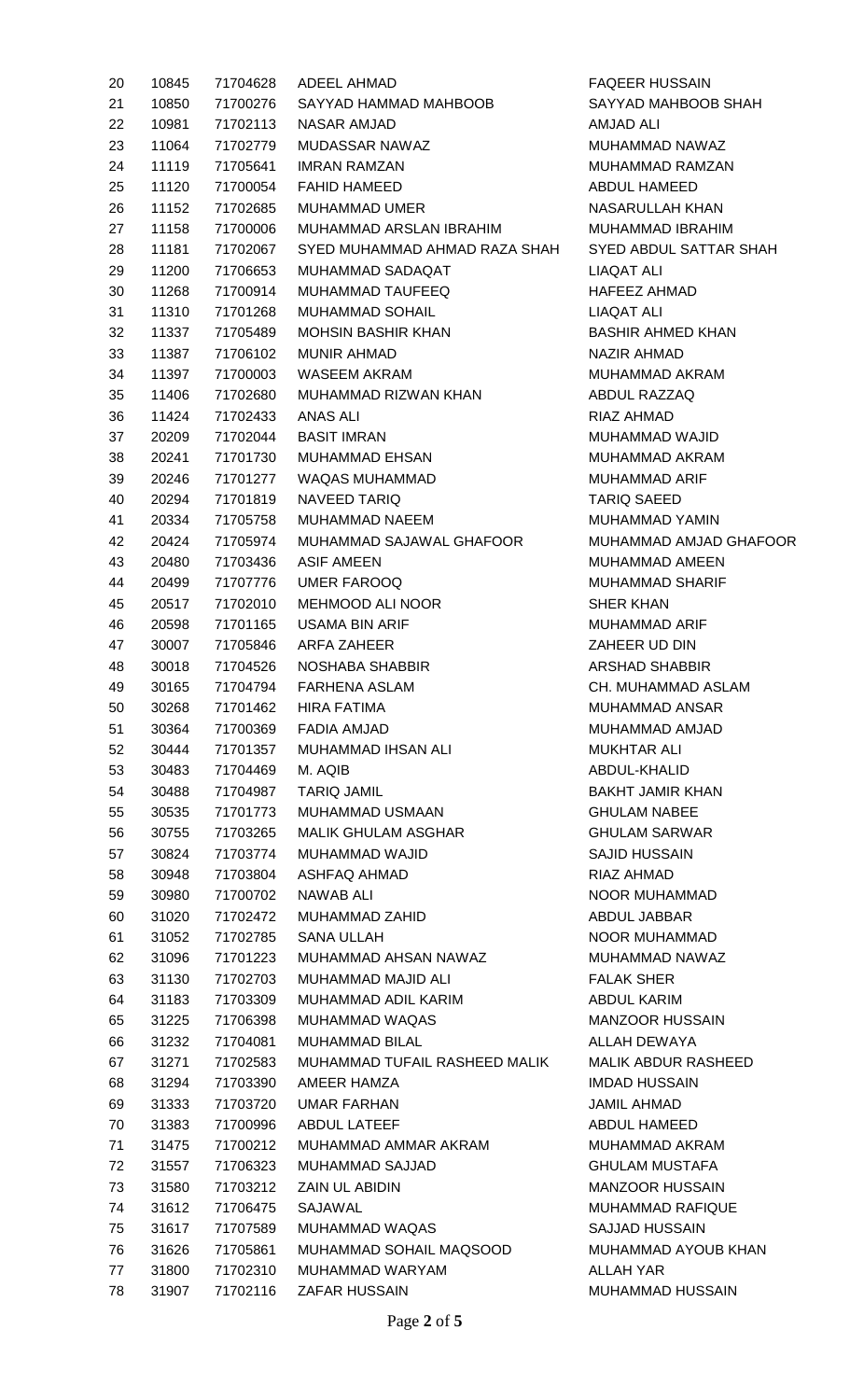| 79  | 31923 | 71702570 | MUHAMMAD SHAHBAZ             |
|-----|-------|----------|------------------------------|
| 80  | 31938 | 71701365 | KALEEM NAWAZ                 |
| 81  | 31983 | 71704254 | IFTIKHAR ALI                 |
| 82  | 31999 | 71700378 | MUHAMMAD SHAFIQ AHMAD        |
| 83  | 32008 | 71706375 | <b>MUHAMMAD AFZAL</b>        |
| 84  | 32012 | 71704457 | MUHAMMAD YOUNAS ISHAQ        |
| 85  | 32015 | 71703923 | <b>MUHAMMAD RAMZAN</b>       |
| 86  | 32051 | 71702564 | MUHAMMAD FAHEEM              |
| 87  | 40077 | 71701485 | MUHAMMAD RASHID TANZEEL      |
| 88  | 40082 | 71700628 | MUHAMMAD HAFEEZUREHMAN       |
| 89  | 40105 | 71707497 | <b>SYED TAUSEEF HAIDAR</b>   |
| 90  | 40274 | 71704407 | SHAHAB HABIB                 |
| 91  | 40344 | 71701809 | MUHAMMAD SARMAD SHAHZAD      |
| 92  | 50110 | 71700943 | RABAIL FATIMA                |
| 93  | 50134 | 71701378 | <b>BUSHRA SAFDAR</b>         |
|     |       | 71704126 |                              |
| 94  | 50178 |          | <b>MUZAMIL THASEEN</b>       |
| 95  | 50185 | 71707209 | MUHAMMAD ASGHAR SHAHID       |
| 96  | 50262 | 71706825 | <b>MUHAMMAD IMRAN</b>        |
| 97  | 50302 | 71701367 | MUHAMMAD WASEEM AKRAM        |
| 98  | 50336 | 71700489 | MUHAMMAD AKRAAM              |
| 99  | 50363 | 71705765 | NAEEM ABBAS                  |
| 100 | 50392 | 71702402 | DAUD ZAFAR                   |
| 101 | 50441 | 71706086 | MUHAMMAD AHMID               |
| 102 | 50448 | 71700973 | <b>MUHAMMAD GHOUS</b>        |
| 103 | 50452 | 71704726 | <b>USAMA SAFDAR</b>          |
| 104 | 50483 | 71706940 | MUHAMMAD SAIM NAEEM          |
| 105 | 50567 | 71705169 | <b>MUHAMMAD IMRAN</b>        |
| 106 | 50599 | 71700219 | SAAD ALTAF                   |
| 107 | 50616 | 71706088 | MUHAMMAD ATTIQ UR REHMAN GOI |
| 108 | 50635 | 71704033 | <b>MUHAMMAD MADNEE</b>       |
| 109 | 50746 | 71706824 | YOUSAF SAEED                 |
| 110 | 50802 | 71705756 | <b>FARMAN ALI</b>            |
| 111 | 50807 | 71701309 | <b>MUDSSAR MEHMOOD</b>       |
| 112 | 50835 | 71707098 | MUHAMMAD AHMAD               |
| 113 | 60001 | 71701151 | RUBINA NAWAZ                 |
| 114 | 60041 | 71704332 | ASMA PARVEEN                 |
| 115 | 60044 | 71703528 | <b>FERZANA BHATTI</b>        |
| 116 | 60056 | 71700742 | AMINA RASHID                 |
| 117 | 60068 | 71702358 | <b>TABINDA FATIMA</b>        |
| 118 | 60091 | 71702598 | AMMARA SAEED                 |
| 119 | 60106 | 71700575 | RAMSHA RAZAQ                 |
| 120 | 60144 | 71705276 | <b>TOOBA ATHER</b>           |
| 121 | 60185 | 71706302 | <b>IQRA ALI AHMAD</b>        |
| 122 | 60250 | 71705717 | <b>MISBAH ZULFQAR</b>        |
| 123 | 60251 | 71702829 | ANUMM ISHAQUE                |
| 124 | 60298 | 71702597 | RIDA NAWAZ                   |
| 125 | 60311 | 71702187 | <b>BUSHRA TALAT</b>          |
| 126 | 60320 | 71700893 | <b>MARIA ANJUM</b>           |
| 127 | 60360 | 71704000 | AYEZA RUBAB                  |
| 128 | 60426 | 71702700 | RIMSHA REHMAT                |
| 129 | 60436 | 71700526 | <b>TAHREEM AKHTAR</b>        |
| 130 | 60514 | 71700603 | <b>SIDRA ALI</b>             |
| 131 | 60556 | 71700785 | ADEELA SAHAR                 |
| 132 | 60562 | 71706415 | TAYYABA MAHMOOD              |
| 133 | 60643 | 71700262 | <b>NADIR ALI</b>             |
| 134 | 60734 | 71700645 | MUHAMMAD ABDULLAH SALEEM     |
| 135 | 60744 | 71700564 | <b>HASNAIN ABBAS</b>         |
| 136 | 60758 | 71705372 | MUHAMMAD UMER FAROOQ         |
| 137 | 60771 | 71700913 | RAJAB ALI                    |

MUHAMMAD NAWAZ MALIK RAB NAWAZ **ZULFIQAR ALI** FAQEER MUHAMMAD MUHAMMAD ASLAM MUHAMMAD ISHAQ MUHAMMAD NAWAZ HAFIZ ZULFAQAR ALI KHAN ABDUL MAJEED HAFIZ KARIM BAKHSH SYED KASHIF HUSSAIN HABIB ALI MUHAMMAD AZAM SHAHZAD SARDAR AHMAD MALIK MUHAMMAD SAFDAR MALIK ABID ALI ALLAH WASSAYA ABDUL RAZZAQ MUHAMMAD AKRAM HADAIT ALI **FALIK SHER** ZAFAR IQBAL NAZ AHMAD YAR SAEED AHMAD MUHAMMAD SAFDAR MUHAMMAD NAEEM JAAN MUHAMMAD ALTAF HUSSAIN SHAH HAR KHALIL AHMAD AKHTAR SIRAJ AHMED MUHAMMAD SAEED ANWAR ALI SARDAR ALI MANZOOR AHMAD HAQ NAWAZ YOUSAF ALI M.RAMZAN BHATTI RASHID AHMED MUHAMMAD YAQOOB SAEED AKBAR ABDUL RAZAQ MUHAMMAD ATHAR ALI AHMAD ZULFQAR ALI RAI MUHAMMAD ISHAQUE M.JAVED NAWAZ TALAT MEHMOOD DILBAR HUSSAIN MUKHTAR HUSSAIN KHAN REHMAT ULLAH AKHTAR ALI FARZAND ALI M.MASOOD **TARIQ MAHMOOD** MUHAMMAD GULZAR MUHAMMAD SALEEM HAJI PERVAZ AHMED MAZHAR FAROOQ SABIR ALI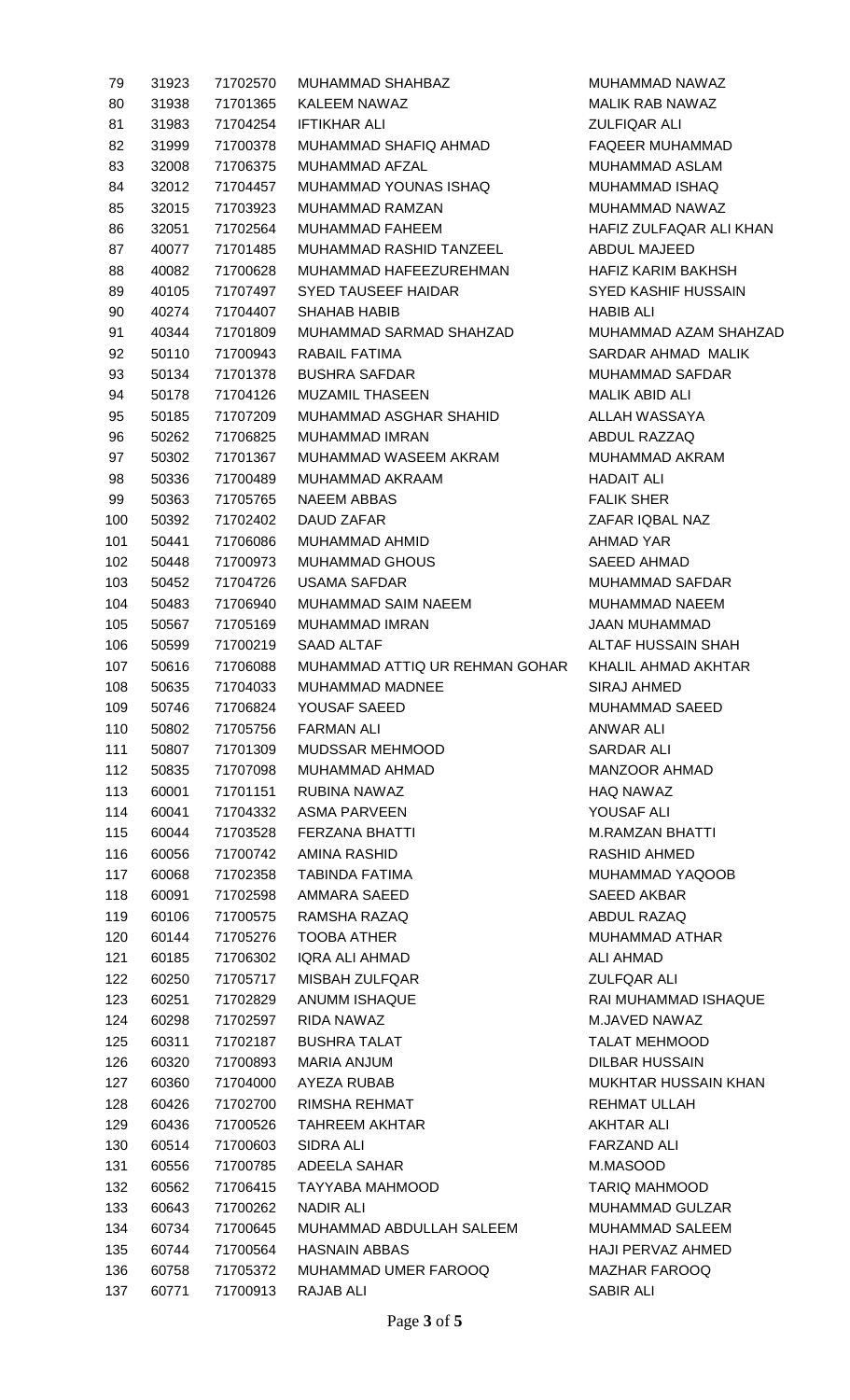| 138 | 60808 | 71700179 | <b>MUHAMMAD TANEES CHAUDHAR</b>                   |
|-----|-------|----------|---------------------------------------------------|
| 139 | 60850 | 71703069 | MUHAMMAD UMAR                                     |
| 140 | 60867 | 71705354 | MUHAMMAD FARHAN KHAN                              |
| 141 | 60897 | 71706628 | SAEED AHMAD                                       |
| 142 | 60930 | 71703394 | PIENDA MUHAMMAD                                   |
| 143 | 60944 | 71704293 | <b>TASAWAR ABBAS</b>                              |
| 144 | 60954 | 71700568 | <b>HASEEB UR REHMAN</b>                           |
| 145 | 60966 | 71702373 | <b>MUHAMMAD UMAR LATIF</b>                        |
| 146 | 61009 | 71702330 | MUHAMMAD NAWAZ                                    |
| 147 | 61020 | 71702488 | MUHAMMAD ASIF JAMAL                               |
| 148 | 61066 | 71702037 | AHMAD JAWAD                                       |
| 149 | 61068 | 71703182 | <b>GHULAM MOHYUDDIN TALHA</b>                     |
| 150 | 61086 | 71701090 | NABEEL AHMAD KHAN LODHI                           |
| 151 | 61101 | 71700903 | MUHAMMAD SHAHZAD                                  |
| 152 | 61258 | 71700899 | <b>KHURAM RASHEED</b>                             |
| 153 | 61266 | 71702691 | <b>HUZAIFA</b>                                    |
| 154 | 61282 | 71700827 | MUHAMMAD MUZAMMIL KHAN                            |
| 155 | 61299 | 71705642 | NIDAL AHMED                                       |
| 156 | 61433 | 71700014 | MUHAMMAD ASAUD ISLAM                              |
| 157 | 61434 | 71706372 | SAIF ALI                                          |
| 158 | 61472 | 71702649 | ABDUL REHMAN                                      |
| 159 | 61477 |          |                                                   |
|     |       |          | 71703820 AZIZ-UR-REHMAN                           |
| 160 | 61495 | 71703190 | HAFIZ MUHAMMAD ZAHID IQBAL<br><b>EHTSHAM ARIF</b> |
| 161 | 61506 | 71701958 |                                                   |
| 162 | 61509 | 71702316 | RAZA HUSSAIN                                      |
| 163 | 61531 | 71702211 | <b>IHTISHAM UL HAQ</b>                            |
| 164 | 61551 | 71700134 | AHMAD KAMAL                                       |
| 165 | 61635 | 71707563 | <b>MUHAMMAD SAQIB HAMEED</b>                      |
| 166 | 61662 | 71703501 | GHAZANFAR ALI                                     |
| 167 | 61675 |          | 71700571 ZAHID RASOOL                             |
| 168 | 61708 | 71707509 | <b>MUHAMMAD ZAID</b>                              |
| 169 | 61833 | 71706173 | M AMMAD HASAN                                     |
| 170 | 61884 | 71700602 | <b>MUHAMMAD NAZAR</b>                             |
| 171 | 61887 | 71705681 | MUHAMMAD ASAD SALEEM                              |
| 172 | 61911 | 71701548 | <b>ZAHID ABBAS</b>                                |
| 173 | 61927 | 71701640 | ATTA UR REHMAN                                    |
| 174 | 61934 | 71703451 | <b>SAMI ULLAH</b>                                 |
| 175 | 62013 | 71705634 | MUHAMMAD MUDASSIR IQBAL                           |
| 176 | 62115 | 71701964 | <b>FAISAL MUSHTAQ</b>                             |
| 177 | 62116 | 71702163 | <b>MUHAMMAD HAIDER ALI</b>                        |
| 178 | 62132 |          | 71700875 FAHAD BASHIR                             |
| 179 | 62171 | 71706896 | <b>GHULAM SHABIR</b>                              |
| 180 | 62176 | 71700670 | MUHAMMAD AWAIS TARIQ                              |
| 181 | 70076 | 71705663 | <b>ZEESHAN HAIDER</b>                             |
| 182 | 70096 |          | 71704163 FAROOQ HUSSAIN                           |
| 183 | 70189 | 71703595 | <b>HASNAIN WAHEED</b>                             |
| 184 | 70190 | 71701097 | <b>GHULAM MURTAZA</b>                             |
| 185 | 70219 | 71705012 | WAHEED ASLAM                                      |
| 186 | 70222 | 71701534 | ABID ALI                                          |
| 187 | 70250 | 71702337 | <b>BASITUR REHMAN</b>                             |
| 188 | 70276 | 71701698 | ZIA UR REHMAN                                     |
| 189 | 70323 | 71704320 | <b>ZUBAIR ASLAM</b>                               |
| 190 | 70361 |          | 71705160 HASEEB AHMAD FIAZ                        |
| 191 | 70413 | 71701161 | <b>WAQAS AHMAD</b>                                |
|     |       |          |                                                   |

1Y MUHAMMAD ASLAM NASIR AMIR WAQAR RANA SHAMSHAD AHMAD KHAN MUHAMMAD IRSHAD **HASSAN KHAN** ABBAS ALI SHAHID **ABDUR REHMAN** LATIF ULLAH MUHAMMAD FAROOQ MUHAMMAD JAMAL MUHAMMAD AKRAM MUHAMMAD SARWAR MUHAMMAD JAVED IQBAL KHAN MUHAMMAD ZAMAN RASHEED AHMAD MUHAMMAD YAQOOB GHULAM MUHAMMAD KHAN MUHAMMAD IQBAL JAVED KHAN **ISLAM UD DIN** MUHAMMAD SAEED ABDUL GHAFFAR MIAN ZAKA ULLAH ZIA MUHAMMAD IQBAL MUHAMMAD ARIF ABDUL GHAFFAR BAHAWAL HAQ KAMAL HAQ ABDUL HAMEED AKHTAR ALI **GHULAM RSAOOL** MUHAMMAD RASHEED MUHAMMAD AMEER HAFIZ SARDAR ALI MUHAMMAD SALEEM **ABBAS ALI** MUHAMMAD RASHEED **QADER BAKHSH** MUHAMMAD IQBAL MUSHTAQ AHMAD IRSHAD ALI SHAD MUHAMMAD BASHIR MAQBOOL AHMED TARIQ MAHMOOD FIDA HUSSAIN SHAH SARWAR ALI WAHEED AHMAD **GHULAM MUSTAFA** MUHAMMAD ASLAM ABDUL MAJEED MALIK ABDUL REHMAN **GHAUS MUHAMMAD** MUHAMMAD ASLAM MUHAMMAD FIAZ **ALLAH DITTA** 

## **MINORITY QUOTA**

01 Candidate at Sr. No. 03 (Open Merit) is also qualified against Minority Quota.